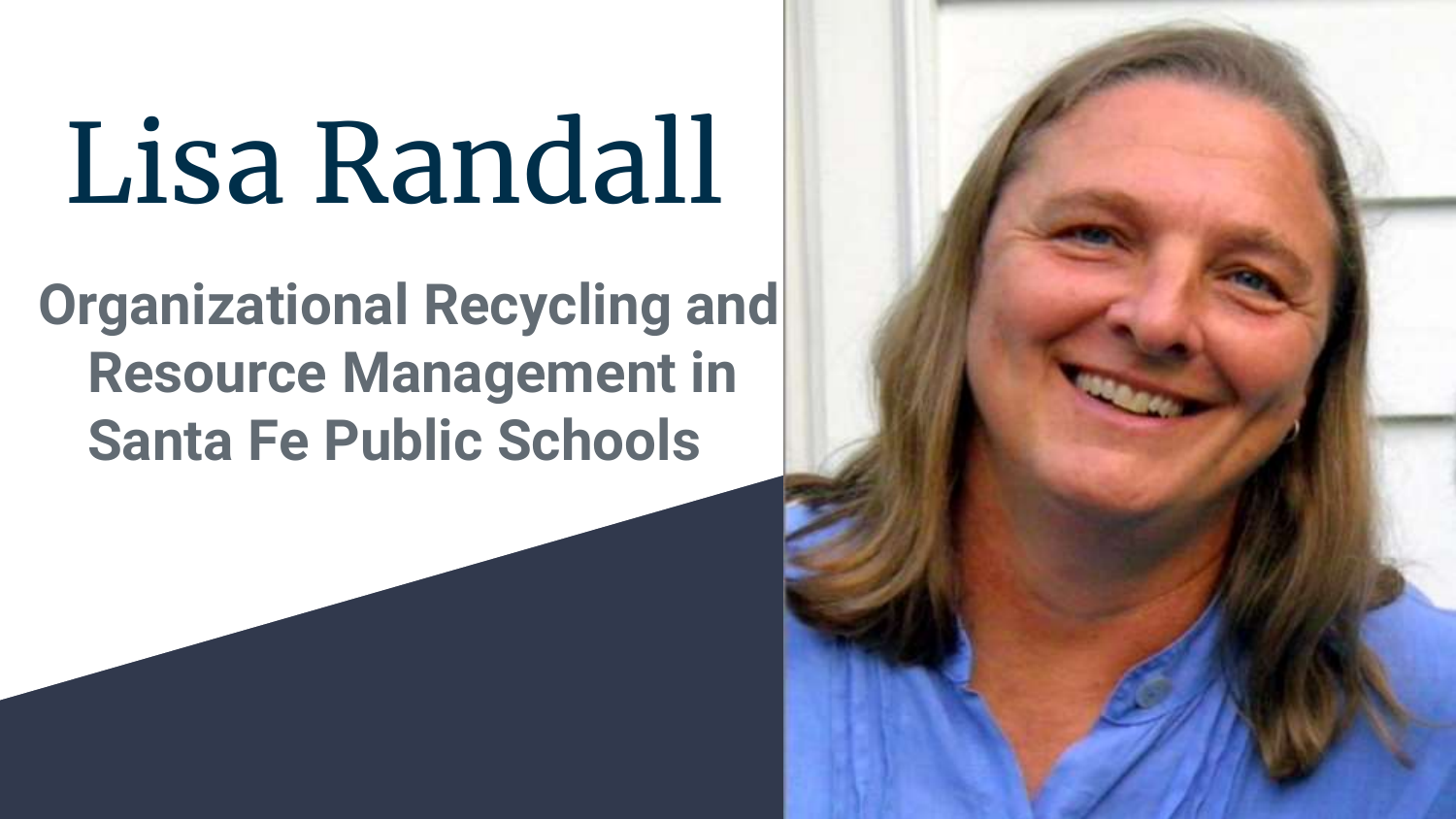#### *Local Actions for Global Markets:* Recycling and Solid Waste Diversion - Why Does It Even Matter?

Organizational Recycling and Resource Management in Santa Fe Public Schools



New Mexico Recycling and Solid Waste Conference Sept. 25-26, 2018 - Albuquerque, NM

Lisa Randall - Santa Fe Public Schools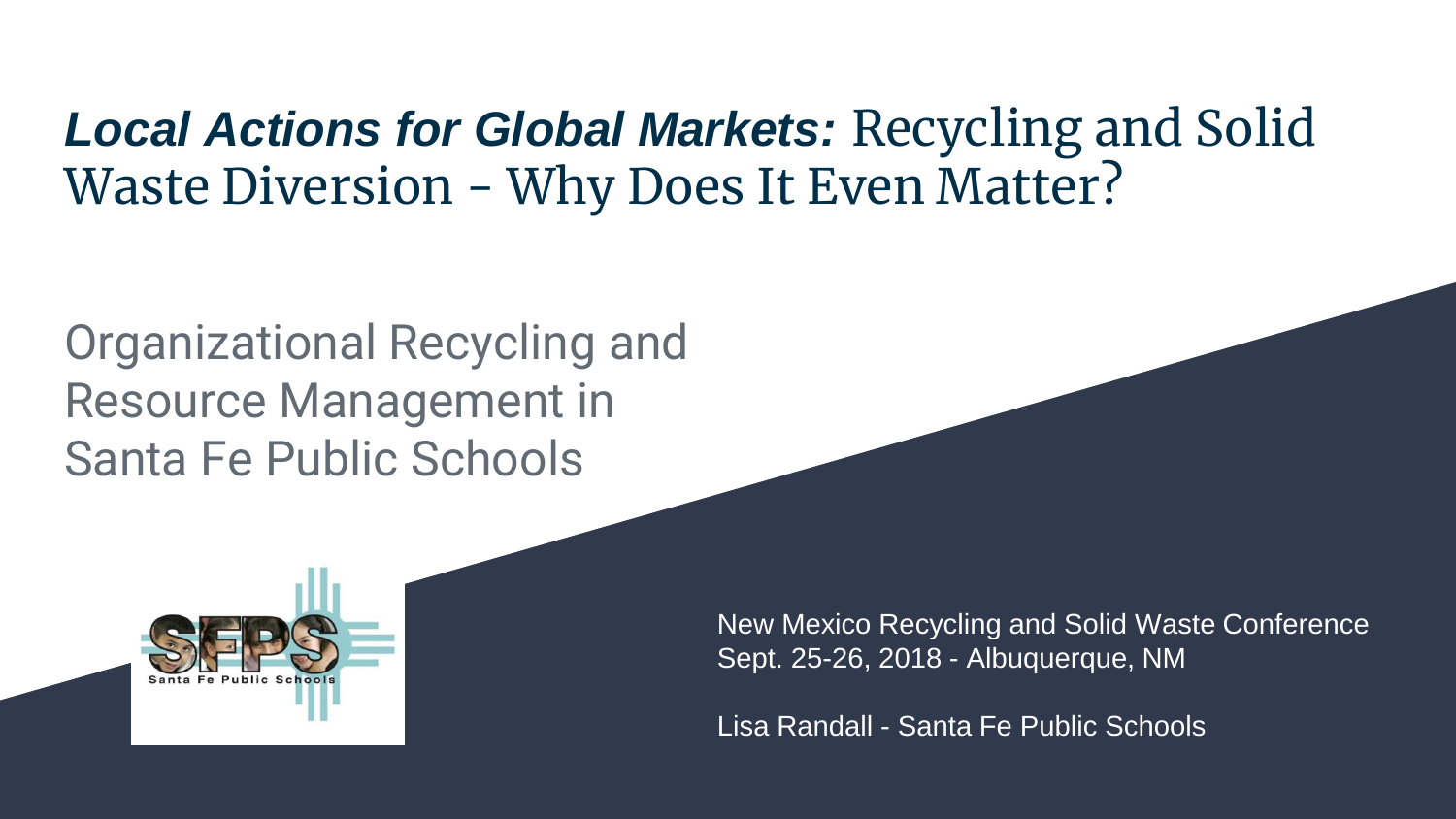#### *Who We Are*

- *13,500 students - PreK to 12th Grade*
- *1,800 employees*
- *34 campuses*
- *2.7 m sq ft of 60+ buildings*
- *76% of students living at or below the poverty level*
- *79% Hispanic, 16% Caucasian*
- *22% English Lang Learners*
- *49% female/51% male* ● *2.8 m on Utilities Annually*
- *28 school campuses*

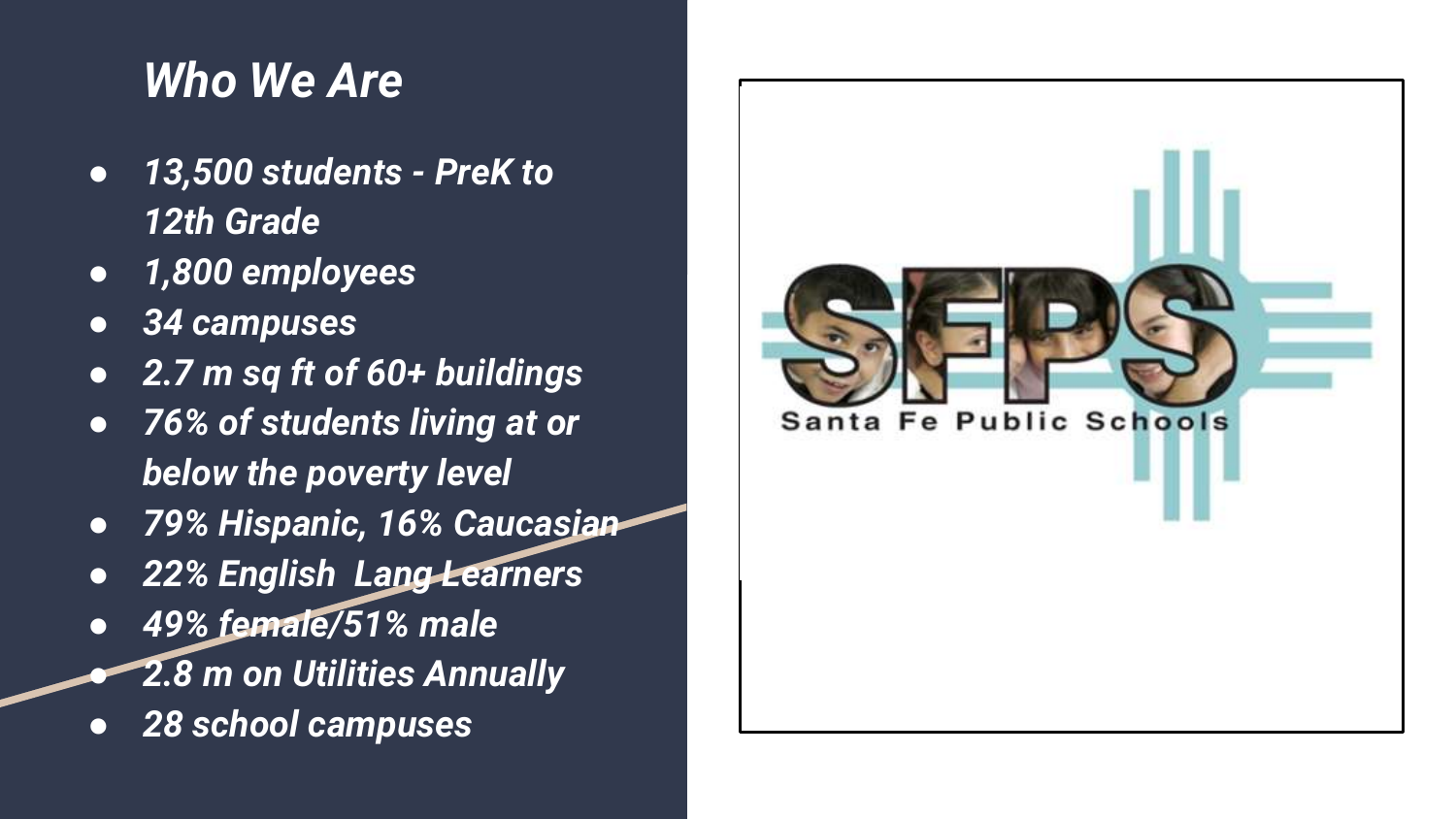*Santa Fe Public Schools: Waste to Landfill Reduction, Recycling Diversion, Food Waste Composting*

- Where we started 2010
- Where we are now 2018
- How we got here
- Where we're heading

Amy Biehl Community School classroom recycling reps - they sort, remove contaminants, take contaminants back to their classrooms and educate their peers and teachers

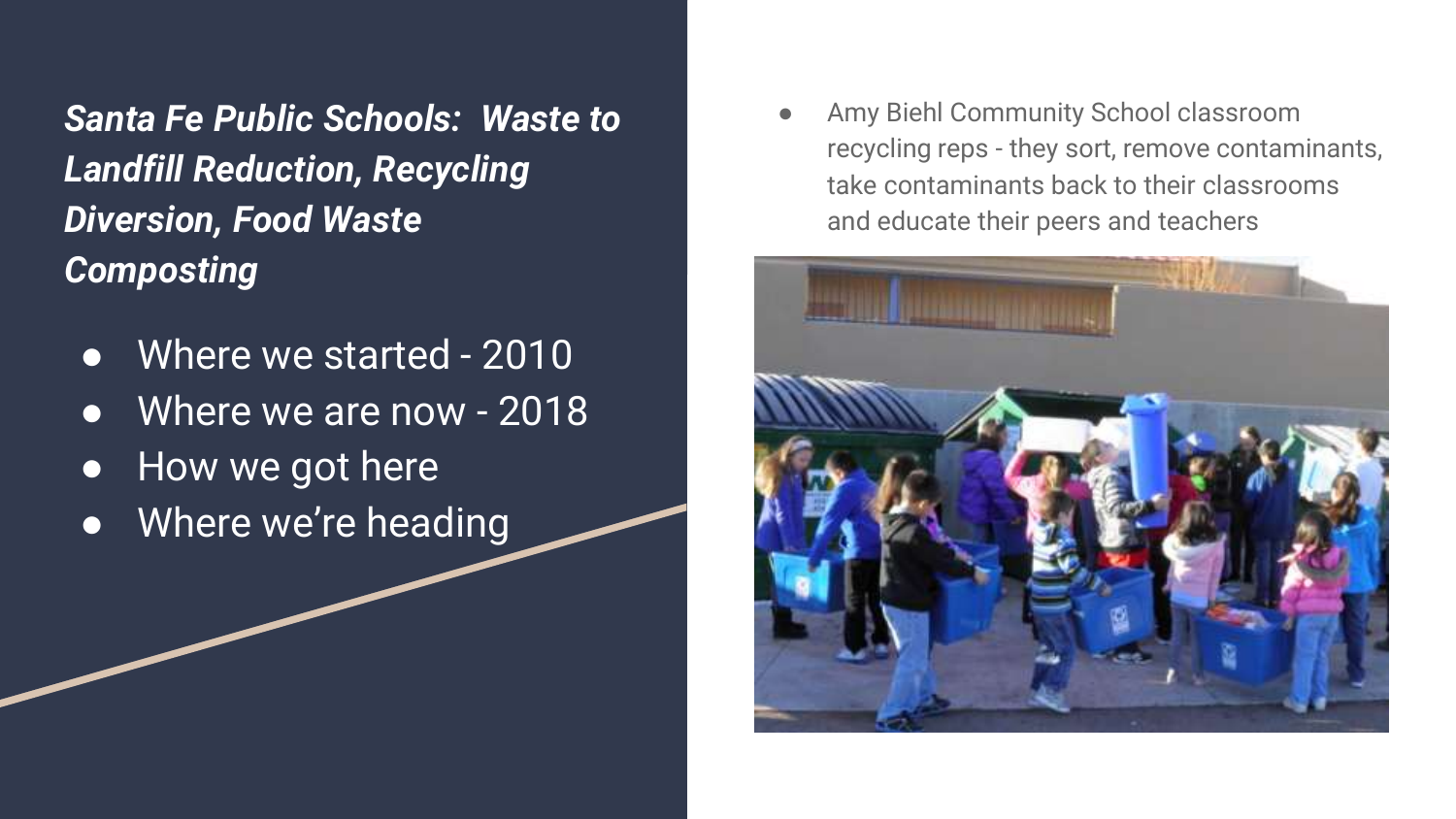## Where We Started - 2010 By the Numbers

**School Year 2010/11**

**1,126 cubic yards of waste to the landfill weekly**

**Spent \$241,425 in tipping fees and services for entire year**

**(capacity)**

**75.5 cubic yards to recycling stream weekly**

**\$4,561 for fees and services for entire year**

**Zero food waste to composting so zero \$\$ cost**

**(capacity)**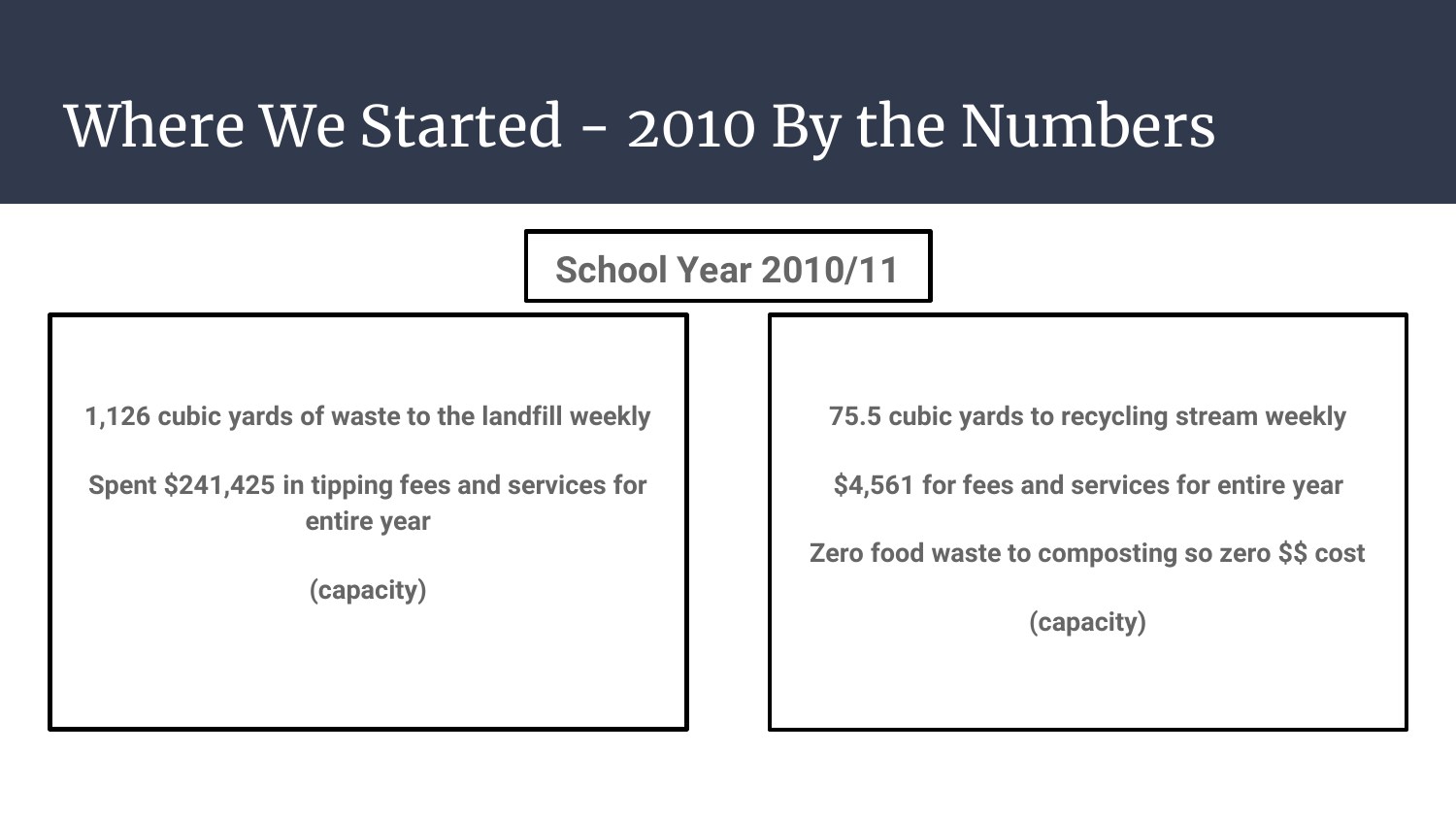# Where We Are Now - 2018 By the Numbers

846 cubic yards of waste to landfill weekly

\$135,280 fees and service annually

292 cubic yards to recycling stream weekly

37,633 in fees and service annually

26 cubic yards of food waste to composting weekly

\$33,679 in fees and service annually

\*(capacity, some schools year-round, others not)

**25% less waste to landfill than in 2010**

**35% recycling diversion rate today**

**3,000 pounds of food waste composted daily**

**\$34,833 saved annually by doing the right thing!**

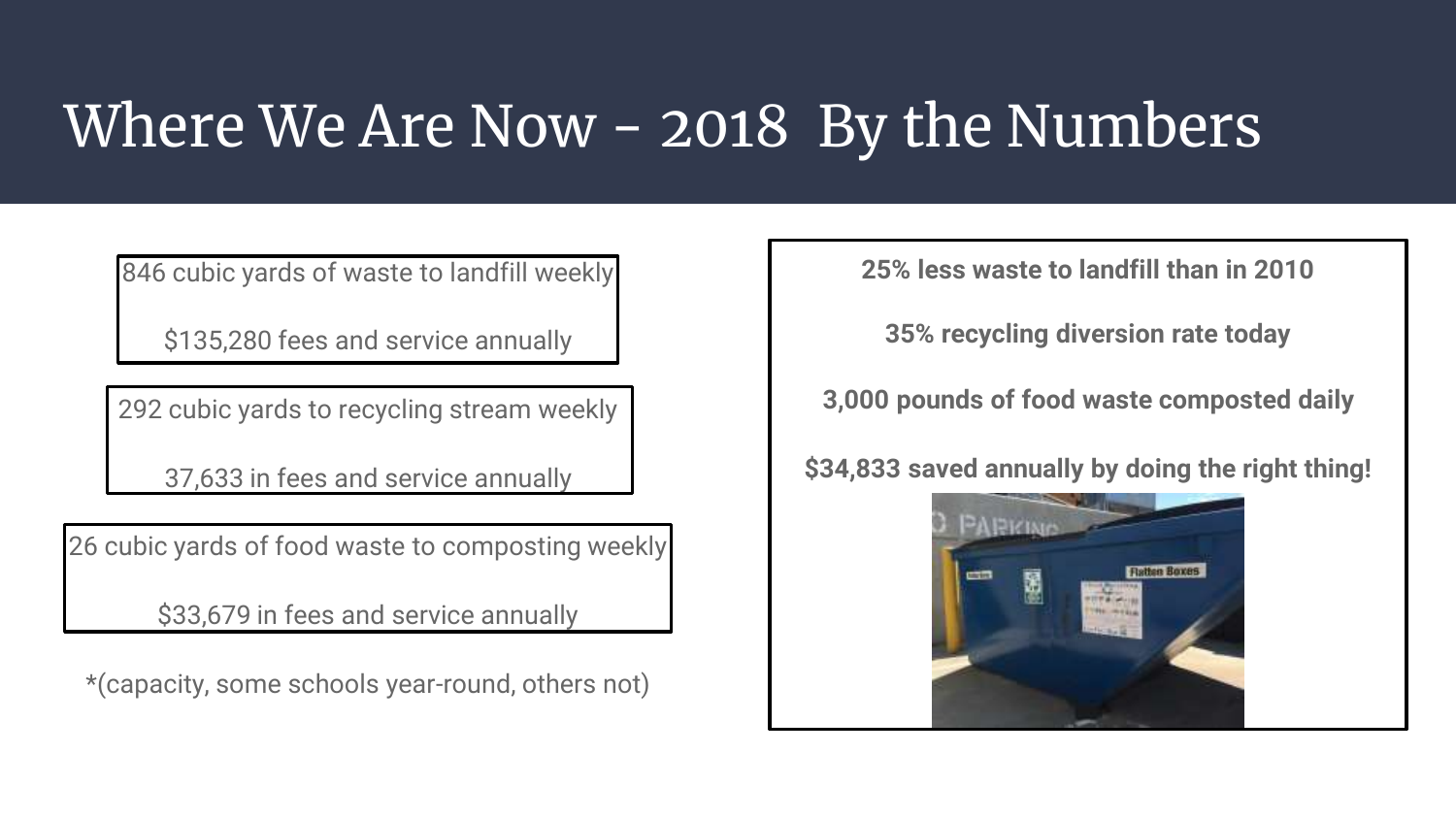## How We Got Here....



- Started with bill audits; existing size and type of service vs billing vs need
- Compared student populations to size and type of service
- Queried Custodial and Student Nutrition Staff did they feel they had what they needed
- Physical inspection of dumpsters on pick-up days looking for fullness, other issues
- Single point of contact for SFPS made service and size changes based on site need
- Consistent, Eng/Span and picture signage everywhere and on everything
- Made the fiscal case increase recycling and food waste collection costs while decreasing waste to landfill costs - fiscal wash or savings
- Share success with everyone who would listen
- Request ongoing training time with student nutrition, custodial, admin, school sites
- Budget to support materials and services add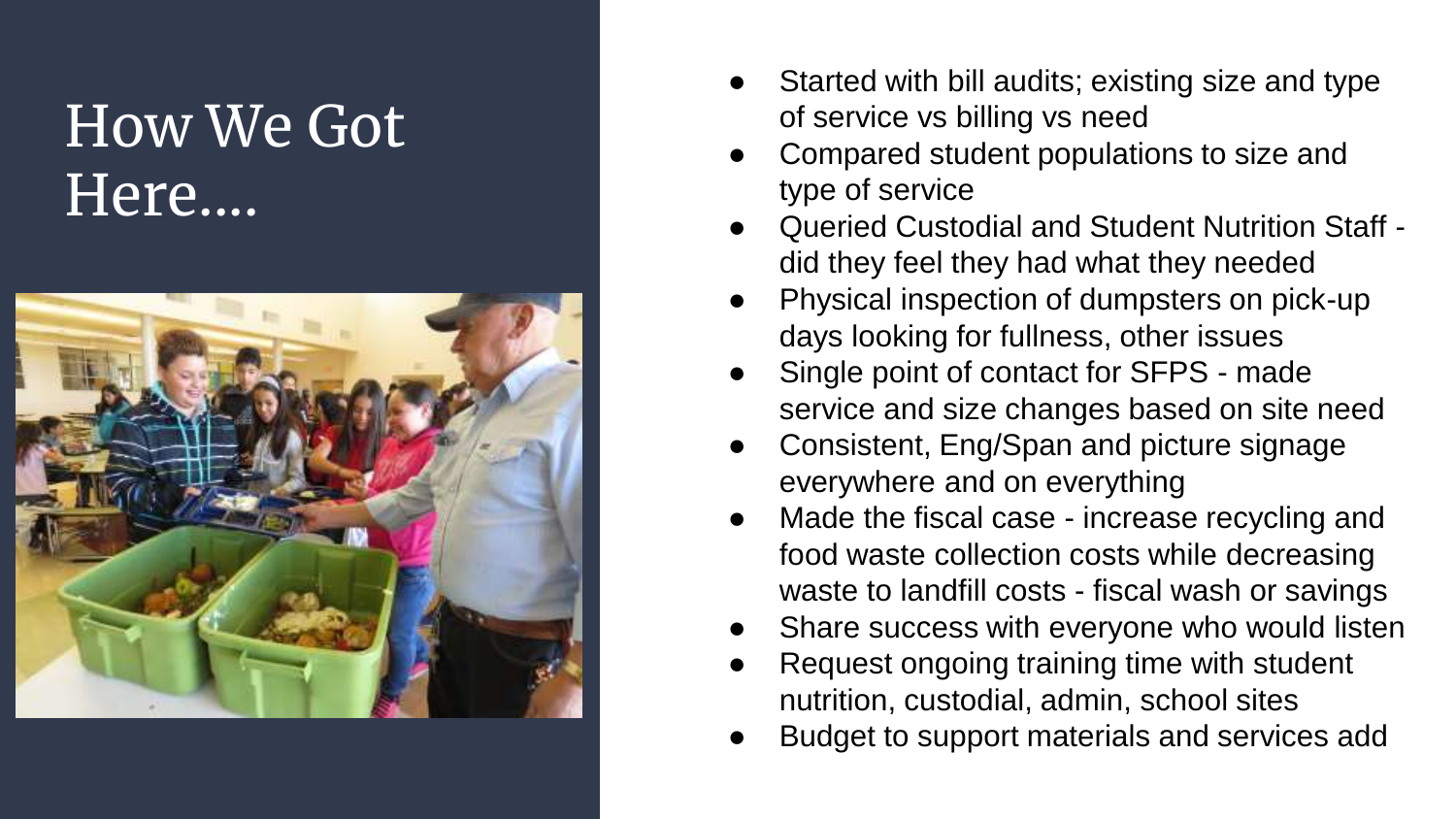# Why It Matters...

- Students want to be a part of the solution, empowerment
- Saving money on utilities directly supports the Operational Budget (\$500,000 less spent annually on utilities today than in 2010)-easy sell
- Activism and success breeds greater activism and success
- Waste reduction is an achievable goal, with myriad curriculum integration possibilities
- Students take home what they learn in school
- Creates waste consciousness, habits
- A piece of the greater puzzle

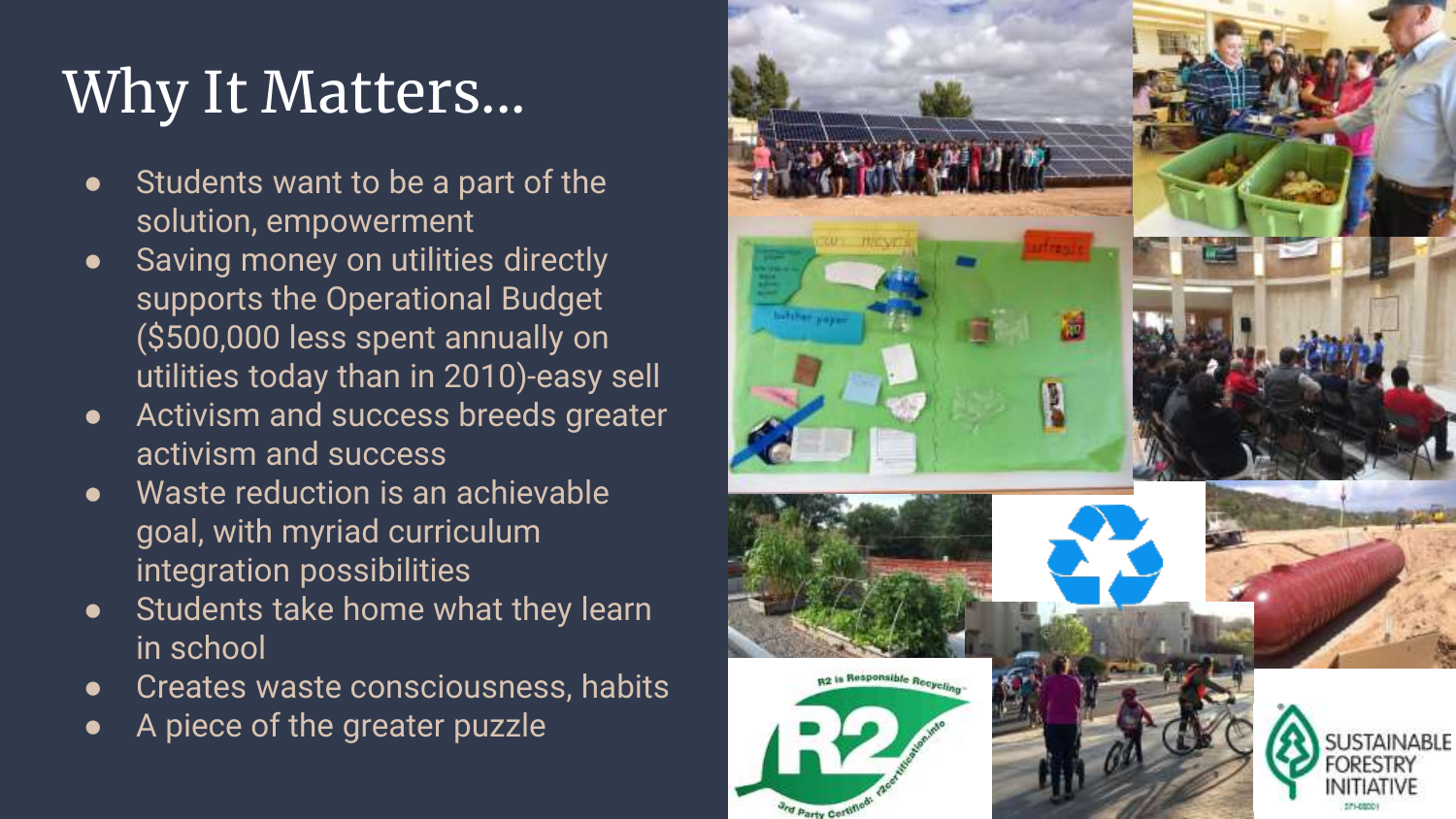## Other District Wide Sustainability Results

#### *From 2010 to 2018*

**43% reduction in water use**

**38% reduction in natural gas use**

**13% reduction in electricity use**

**20% solar PV powered**

**\$500,000 less spent on utilities** 

- Energy and Water Conservation Program established in 2010, Coordinator hired in 2010
- General Obligation Bonds passed every 4 years, included sustainability initiative funding since 2009
- Board of Ed Policy since 2017: *Organizational Sustainability through Environmental Stewardship*
- Conservation Expectations communicated regularly
- **Sustainable Building Design** Guidelines developed in 2017
- Draft District Sustainability Guide to be released for student/staff feedback this fall, 2018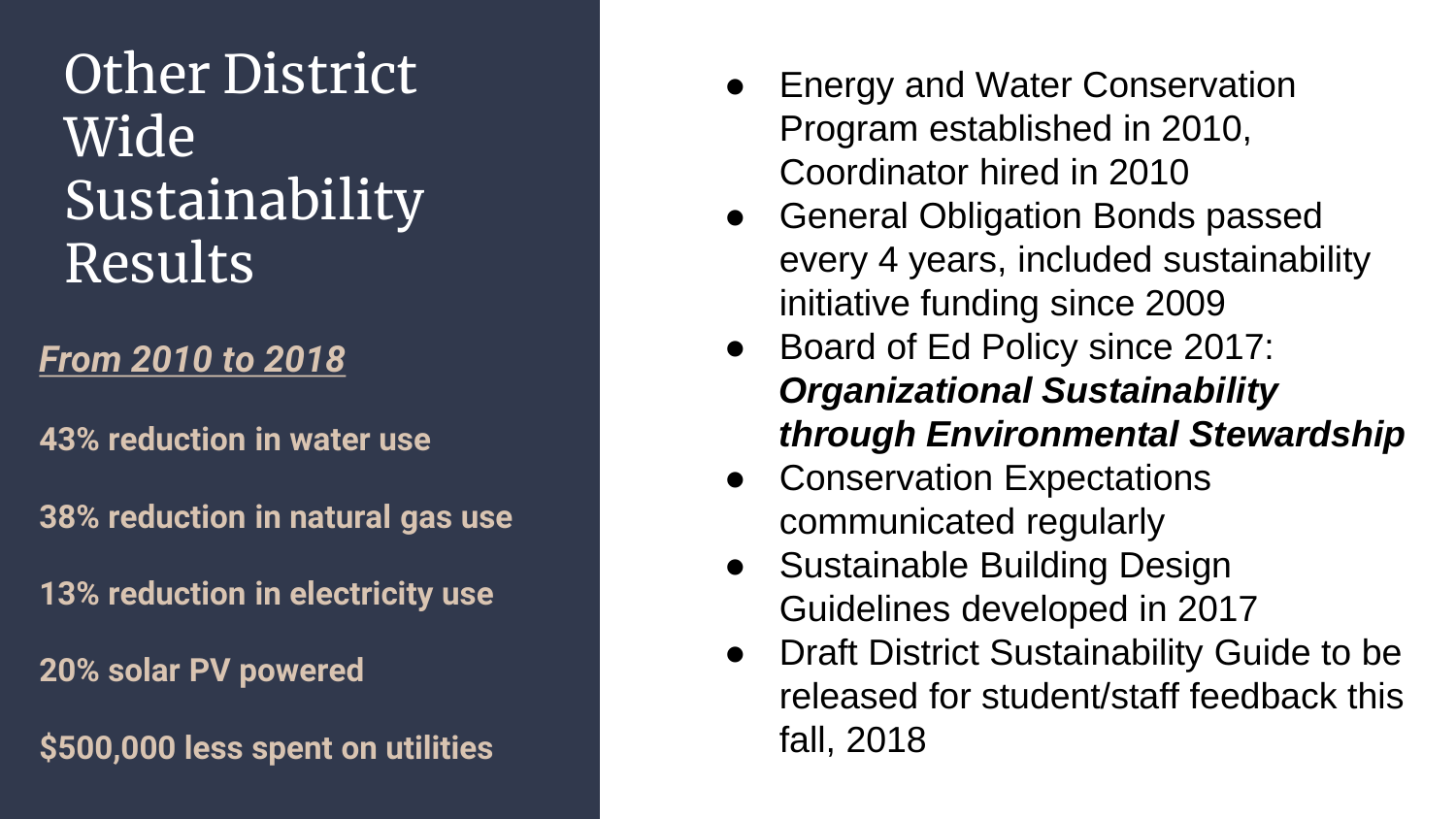# The best time to address climate change was 30 years ago. The second best time is now.